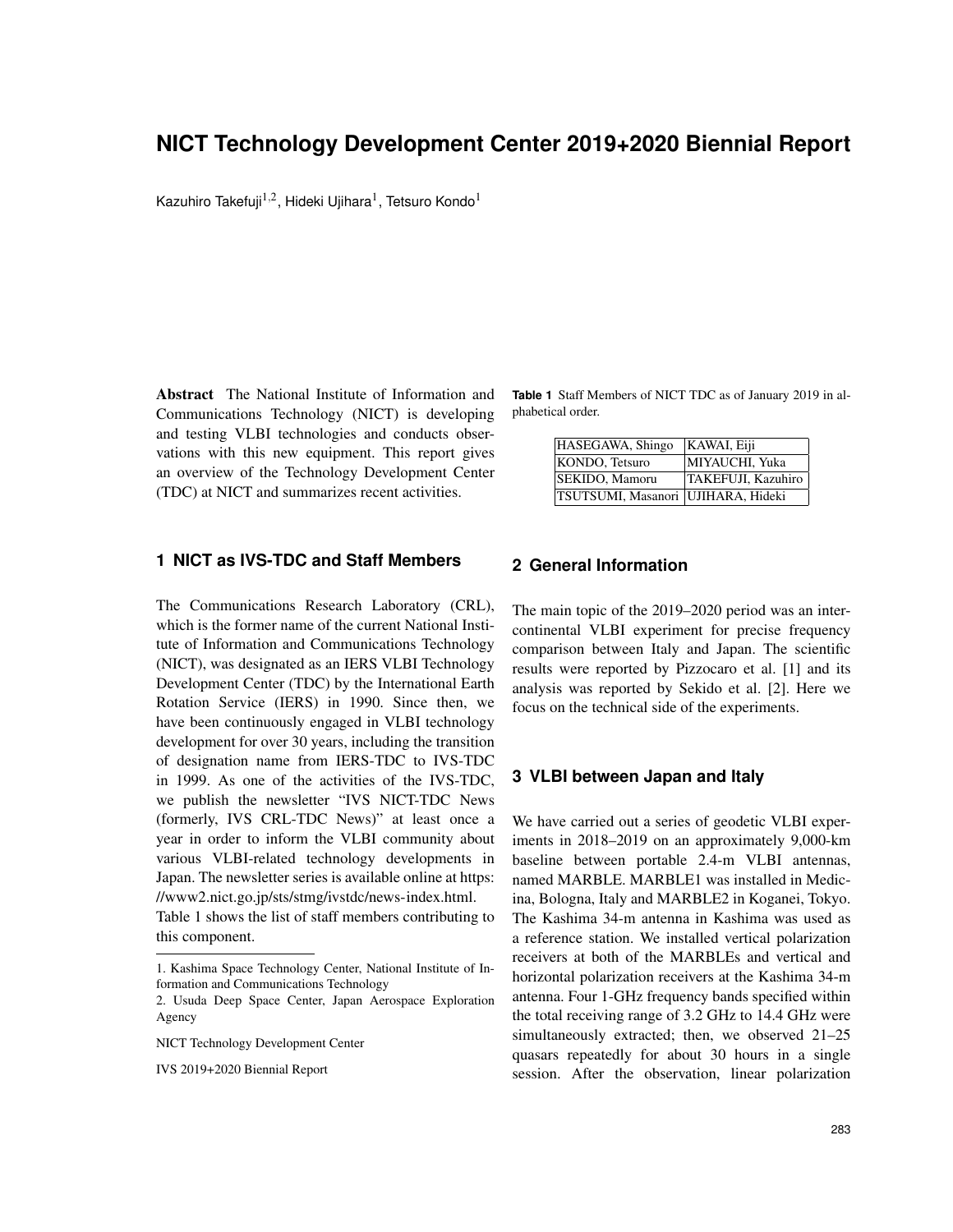corrections were applied considering the parallactic angle and dispersive delay correction due to the ionospheric effect. As a result, we have successfully performed a bandwidth synthesis over the frequency range of 9.0-GHz width from 4.8 GHz to 13.8 GHz resulting in an effective bandwidth of 3.1 GHz.

### **4 Candidate Radio Sources**

Correlated fluxes of most quasars are weak due to the 9,000-km long baseline between Japan and Italy. In a first test experiment, we chose good candidates from the radio catalog of the Astro-geocenter<sup>1</sup>. We picked up 115 radio sources, which have more than 1.0 Jy of total flux, from  $-10$  deg to  $+90$  deg declination, the 35% from the top in terms of total flux. In the series of frequency transfer sessions, about 27 sources were selected from ICRF sources by considering detected correlated flux in the observations.

#### **5 Data Transfer and Correlation**

A single session of the frequency comparison experiment lasted about 30 hours, and the amount of data for three stations was 240 TB (60 TB for a single polarization). We transferred single polarization data from Medicina to Kashima via UDT/IP protocol with jive5ab $^2$  at an average data rate at 5 Gbps. Then, correlation processing was performed by software correlator GICO3 as soon as the transfer finished. It took about one week for processing all scans of a single session. We routinely performed such sessions about 20 times.

#### **6 Polarization Synthesis after Correlation**

The large parallactic angle difference between Japan and Italy causes a misalignment of the linear polarization angle; consequently, this leads to a degradation of the signal-to-noise ratio (SNR). We needed to synthesize two polarization outputs to compensate the loss of SNR. The pseudo-Stokes-I observable is given by the



<sup>2</sup> https://github.com/jive-vlbi/jive5ab



**Fig. 1** A comparison of the SNR ratio of the polarization pairs of the Kashima 34-m and Medicina 2.4-m antennas and the tangent of the parallactic angles difference in a session.

following equation [5]:

$$
I = (\overline{H_a \star H_b} + \overline{V_a \star V_b}) \cos(\delta p)
$$
  
+ (\overline{H\_a \star V\_b} - \overline{V\_a \star H\_b}) \sin(\delta p).

Here, *V* and *H* indicate linear polarization with their suffixes corresponding to stations (a,b).  $\delta p$  is the difference of the parallactic angle between two stations. Since the compact antenna installed in Medicina has a single vertical polarization receiver, data of  $H<sub>b</sub>$  is not available. Hence, we used half of pseudo-Stokes-I obtained by synthesizing two polarization cross products using the following equation:

$$
I/2 = (\overline{V_a \star V_b}) \cos(\delta p) + (\overline{H_a \star V_b}) \sin(\delta p).
$$

Figure 1 shows a plot of the tangent of parallactic angles difference between the Kashima 34-m and Medicina 2.4-m antennas versus the SNR ratio of the two polarization pairs in a session. The aligned data on a straight line is good evidence of the validity of the polarization synthesis procedure. Moreover, one more process was required prior to the polarization synthesis. The signal paths for two polarizations (*V* and *H*) of Kashima 34-m are slightly different. Thus, their correlation results involving the different delay needed to be corrected. Figures 2 and 3 show the comparison of group delay and phase delay between  $\overline{V_a \star V_b}$  and  $\overline{H_a \star V_b}$ . Firstly, the group delay was corrected; then, the phase delay (or phase offset) had to be corrected.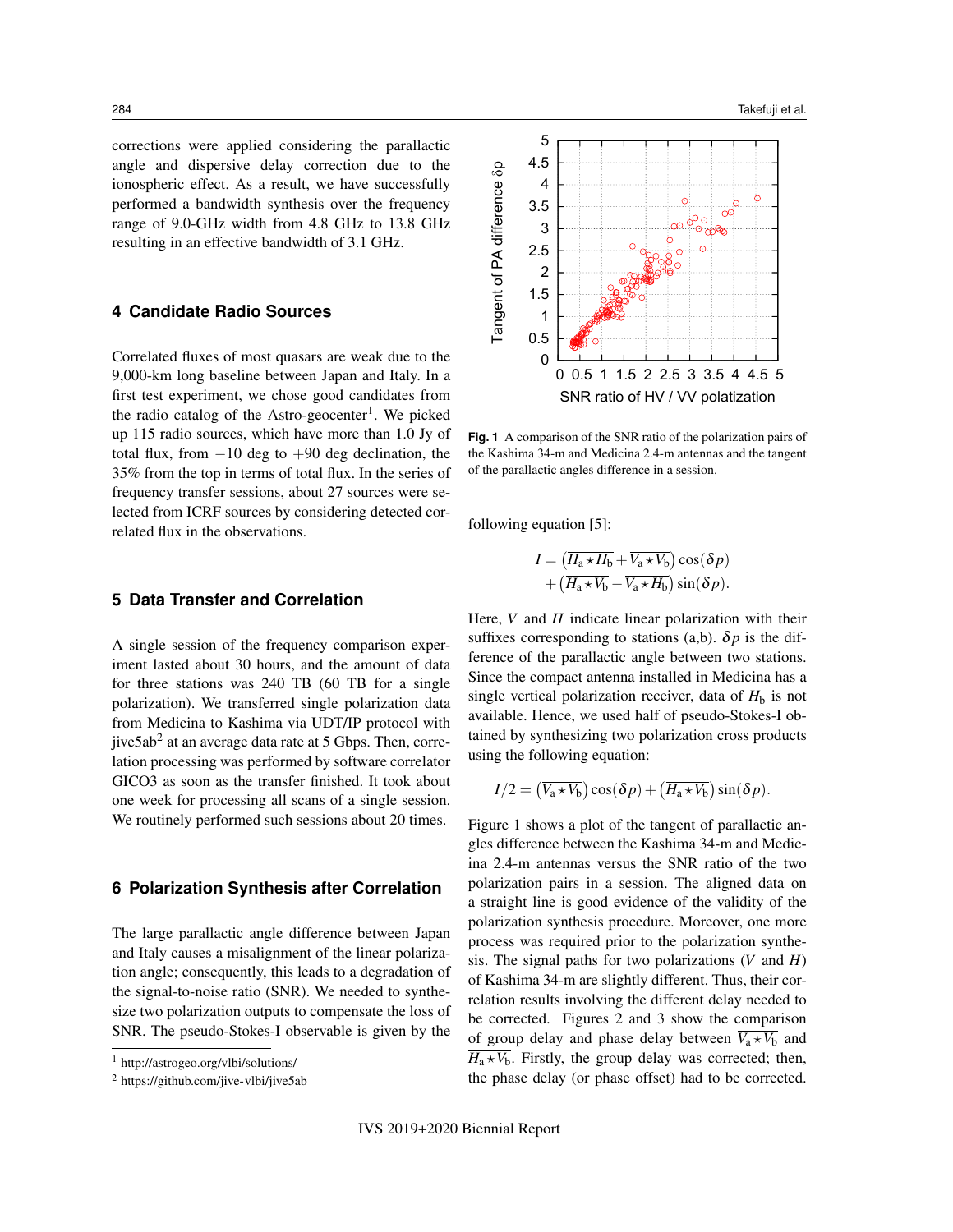

**Fig. 2** A comparison of group delays between two polarization pairs (VH and VV) for the Kashima 34-m to Medicina 2.4-m baseline.



**Fig. 3** Difference of phase delay between two polarization pairs (VH and VV) for the Kashima 34-m to Medicina 2.4-m baseline. The phase offset was empirically determined within 1 degree.

These processes were performed for all four 1-GHz bands correlation outputs to recover the efficiency, and the phase offset was determined within 1.0 degree. Figure 4 shows an example of the improvement of the fringe amplitudes by this polarization synthesis procedure. Thanks to the direct sampling system, no delay changes did happen during the series of observations. Once the delay difference between  $\overline{V_a \star V_b}$  and  $\overline{H_a \star V_b}$ was determined, it could be used for a few months (we did not evaluate how long it could keep the same state) and it was really helpful for our precise frequency comparison.



**Fig. 4** An example fringe amplitude plot before and after the polarization synthesis for the Kashima 34-m to Medicina 2.4-m baseline. The SNRs improved from 18.3 and 18.7 for HV and VV to 25.7 for HV+VV after the polarization synthesis.

## **7 Wideband Bandwidth Synthesis with a TEC Search**

An algorithm using the least-squares estimation based on a phase model was developed for determining TEC in the wide-band bandwidth synthesis (WBWS) processing [3]. The algorithm works well. However, it was difficult to apply this algorithm for data with an SNR lower than 10. In order to improve the TEC estimation at lower SNRs, we developed a TEC search-function method in addition to a least-squares (LSQ) estimation method [4]. The TEC search-function method performs iterative peak TEC search with applying several TEC values [5]. The one-sigma error, evaluated by comparison with a global ionosphere map (GIM) given by GNSS, was about 3 TECU on the Kashima– Medicina baseline (Figure 5). Even a 1.0-TECU difference causes group delay deviations as large as 17.2 ps [2]. Thus, it is important to determine accurate TEC values using a TEC search. Figure 6 shows the result of the iteratively searched TEC value on quasar 0133+476 with 110-sec integration on the Medicina– Kashima baseline. In the first step, we roughly apply TEC values from  $-50$  to  $+50$ . Then, the final peak value is determined around the tentative peak value by a 2nd order polynomial fit (parabola fit). Figure 7 shows an example of a nice fringe plot after wideband bandwidth synthesis obtained with this procedure.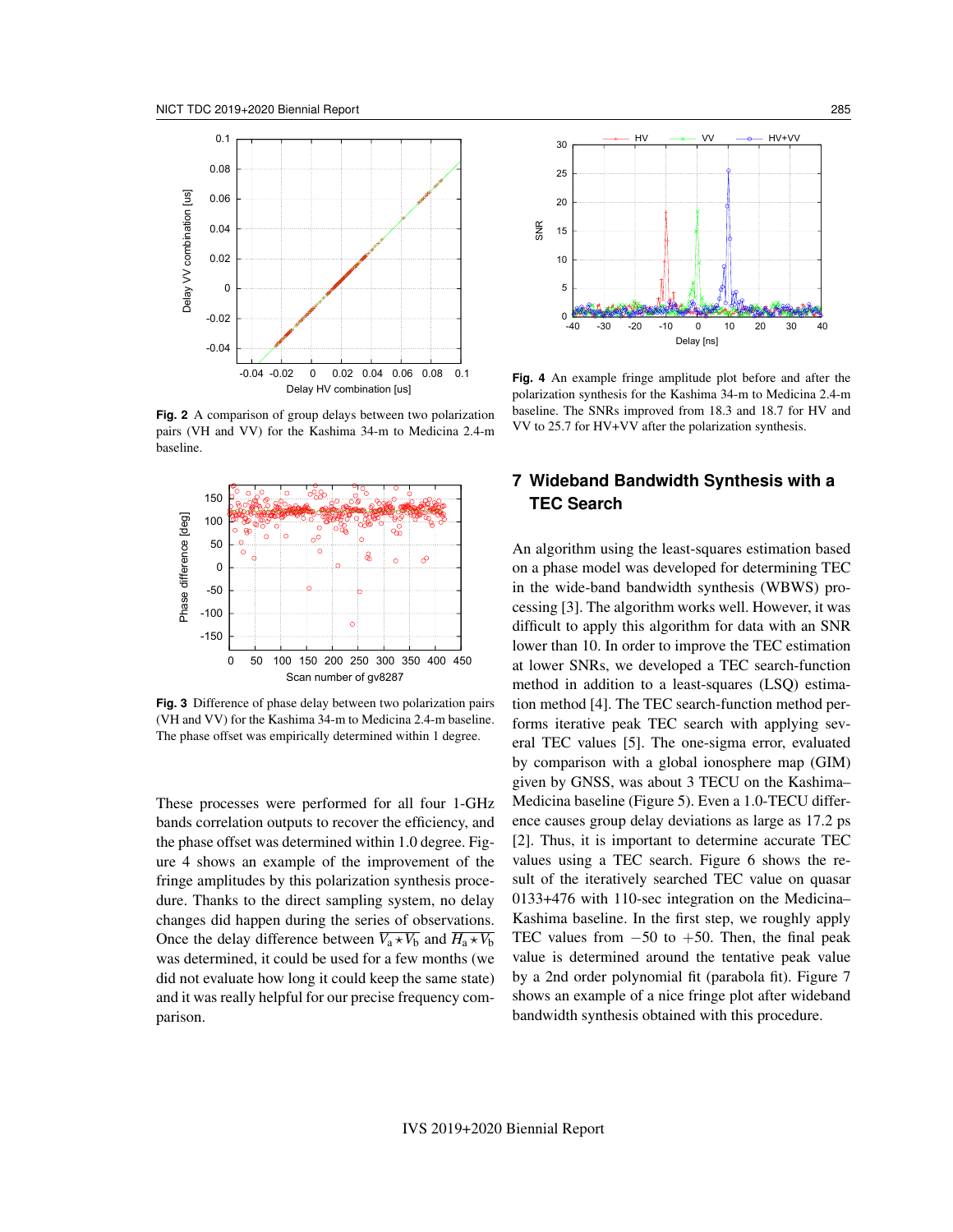

**Fig. 5** A comparison between VLBI-based differential TECs by the TEC search-function method and those derived from a GNSS-based global ionosphere map. The data is for the 8,700-km Kashima–Medicina baseline.



**Fig. 6** Iterative search TEC peak on quasar 1144+402 in 60-sec integration on the baseline between Medicina and Kashima.



**Fig. 7** A fringe plot of the same radio source as in Figure 6.

## **8 Development of Wideband Feeds and 2.4-m Antennas**

The initial wideband feed for Gala-V, which was named IGUANA feed, was installed on the Kashima 34-m antenna at the end of 2013. The IGUANA feed was planned as a coaxial feed that is composed of IGUANA-H, a multimode horn for 6.5–16 GHz and IGUANA-L, the outer horn for 2.2–6.5 GHz. Following the installation of the IGUANA-H, the IGUANA-L was planned to be installed in later years [6]; however, the IGUANA-L was never manufactured, because the NINJA feed was newly developed for 3.2–16 GHz, which is an axial corrugated horn using lens and multimode for beam shaping. Advantages of the NINJA feed are reducing the numbers of LNAs, easy to change the beam width for other optics, and light weight; but there was a disadvantage in aperture efficiency. The radio interference under 3 GHz above S-band at Kashima was so loud and never would be quiet. Thus, in mid-2015 the IGUANA feed was replaced by the NINJA feed with OMT which can sharply cut incoming signals under 3.2 GHz. The Kashima 34-m antenna had a trolley system to exchange receiver horns. L- and S/X-band horns are set at the focal point of the antenna, but other horns are set with an offset to the focus and adjusted by the sub-reflector. Degradation by these offsets was estimated as several percent because of coma aberration.

The optics of the MARBLEs were changed from the initial 1.6-m or 1.5-m parabola dishes with Openboundary Quad-Ridged Horn to 2.4-m Cassegrain with NINJA feeds to improve their sensitivity by three or four times. In all stations, the LNAs were not cooled because of a limited budget and development time.

The minimum frequency of the wideband feeds for Gala-V was set to 3.2 GHz. The Gala-V sampler had a maximum sampling rate of 16 Gsps and could sample RF signals up to 20 GHz; thus, the maximum frequency of the wideband feeds was planned up to 16 GHz (Figure 8). OMTs were designed for 3.2–14.4 GHz at both Port-0 and Port-1, and they had under −10 dB return loss (Port-0 can be used up to 16 GHz). If the feed and OMT had return loss over  $-10$  dB, the near field measurement system would have made errors at the center of the calculated far field beam patterns.

The bandwidth of Gala-V is narrower than the feed and OMT, sampler, and signal transmission by RFoF